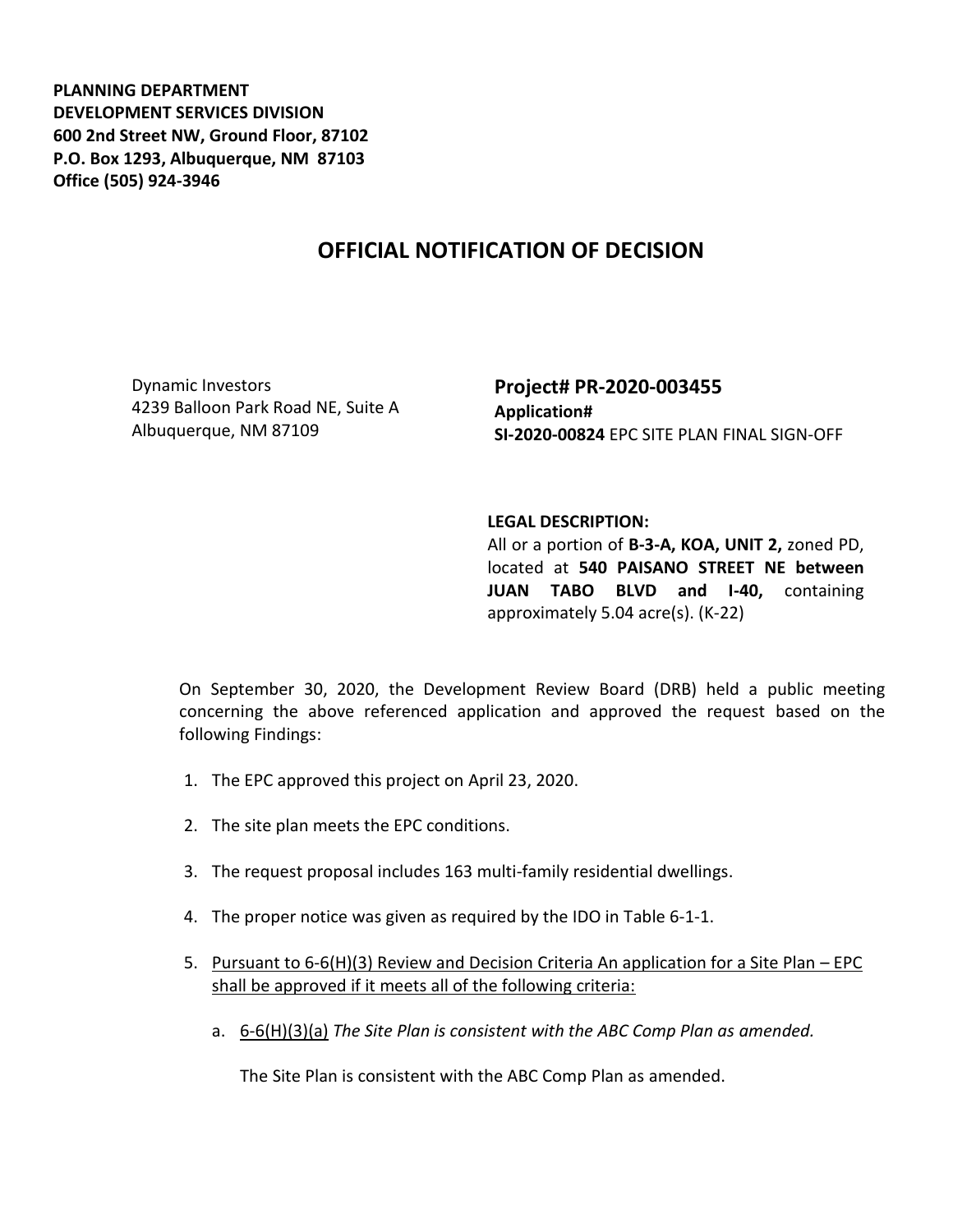*b.* 6-6(H)(3)(b) *The Site Plan is consistent with any applicable terms and conditions in any previously approved NR-SU or PD zoning covering the property and any related development agreements and/or regulations.* 

The Site Plan is consistent with any applicable terms and conditions covering the property and any related development agreements and/or regulations.

*c.* 6-6(H)(3)(c) *The Site Plan complies with all applicable provisions of this IDO, the DPM, other adopted City regulations, and any terms and conditions specifically applied to development of the property in a prior permit or approval affecting the property.* 

The features and improvements depicted on the Site Plan meet the IDO requirements including parking, landscaping, design, and building height. The landscaping plan shows 25,293 square feet of landscaping required and 65,750 square feet provided. The project required 245 parking spaces and has provided 258 parking spaces. The proposed buildings will be up to 52 feet in height. The maximum height is 45 feet, but the applicant adequately justified a 7-foot deviation based on strong furtherance of applicable Comprehensive Plan goals and Policies and fulfillment of applicable criteria of the East Gateway Metropolitan Redevelopment Plan according to the staff planner of the staff report for the EPC Site Plan application.

*d.* 6-6(H)(3)(d) *The City's existing infrastructure and public improvements, including but not limited to its street, trail, drainage, and sidewalk systems, have adequate capacity to serve the proposed development, and any burdens on those systems have been mitigated to the extent practicable.* 

The site has access to a full range of urban services including utilities, roads and emergency services. A Traffic Impact Study was not required and the site has an approved grading and drainage plan.

*e.* 6-6(H)(3)(e) *The application mitigates any significant adverse impacts on the surrounding area to the maximum extent possible.* 

The project provides adequate landscaping and screening around the periphery of the site. Additionally, the project provides a 8 to 10-foot wide paved bike trail on the northwestern portion of the Site.